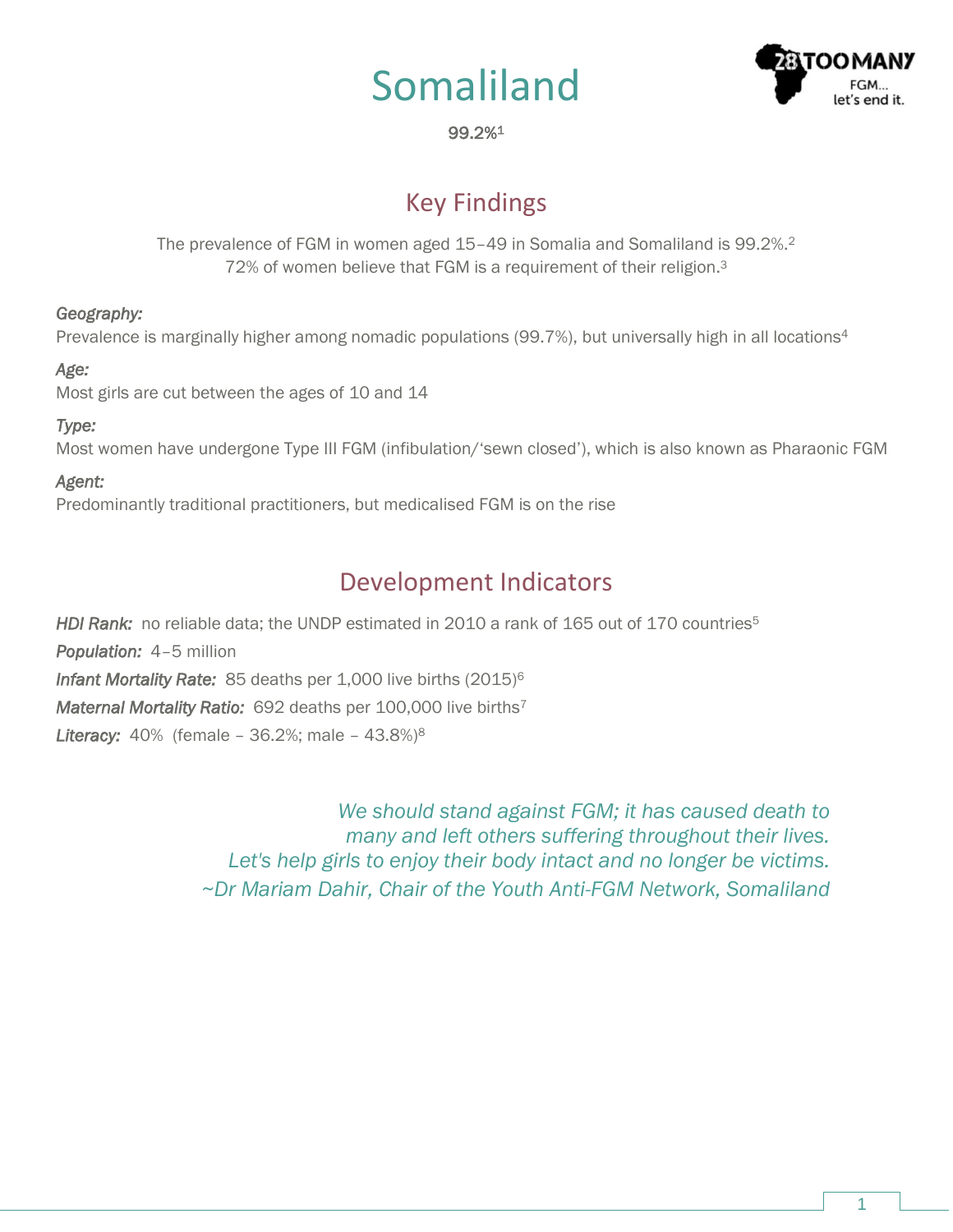## Prevalence

In 2020, the prevalence of FGM across Somalia and Somaliland was 99.2%. In 2011, prevalence in Somaliland was 99.1% (women aged 15–49).

Across both Somali and Somaliland, women who live in rural areas are only slightly more likely to undergo FGM than those who live in urban areas. The prevalence is highest among nomadic women, but is universally high (over 98%) among women living in all areas.<sup>9</sup>

76.4% of women believe that FGM should continue and 18.9% believe that it should not.<sup>10</sup>

While support for Type III (Pharaonic) FGM has declined in recent years, other types of FGM referred to as 'Sunni' remain popular. More than four in five women in the oldest age group experienced Pharaonic cutting, compared to less than half of women in the youngest age group.<sup>11</sup>



FGM prevalence among women aged 15– 49 has remained broadly consistent for some time.

Breaking down the 2020 data by age group shows that the prevalence for women aged 45–49 is 99.8%, while for the youngest age group it is 98.8%, but some women over the age of 15 may yet be cut.<sup>12</sup>



## Somali Law

There is currently no national law in place banning FGM in Somaliland. New national legislation has been drafted and will enter a consultation phase with stakeholders in 2019.

In the run-up to the November 2017 presidential elections, it was reported that all three candidates publicly pledged to outlaw FGM.

In February 2018 the Ministry of Religious Affairs in Somaliland issued a fatwa banning the most severe type of FGM, Type III (infibulation/'sewn closed').